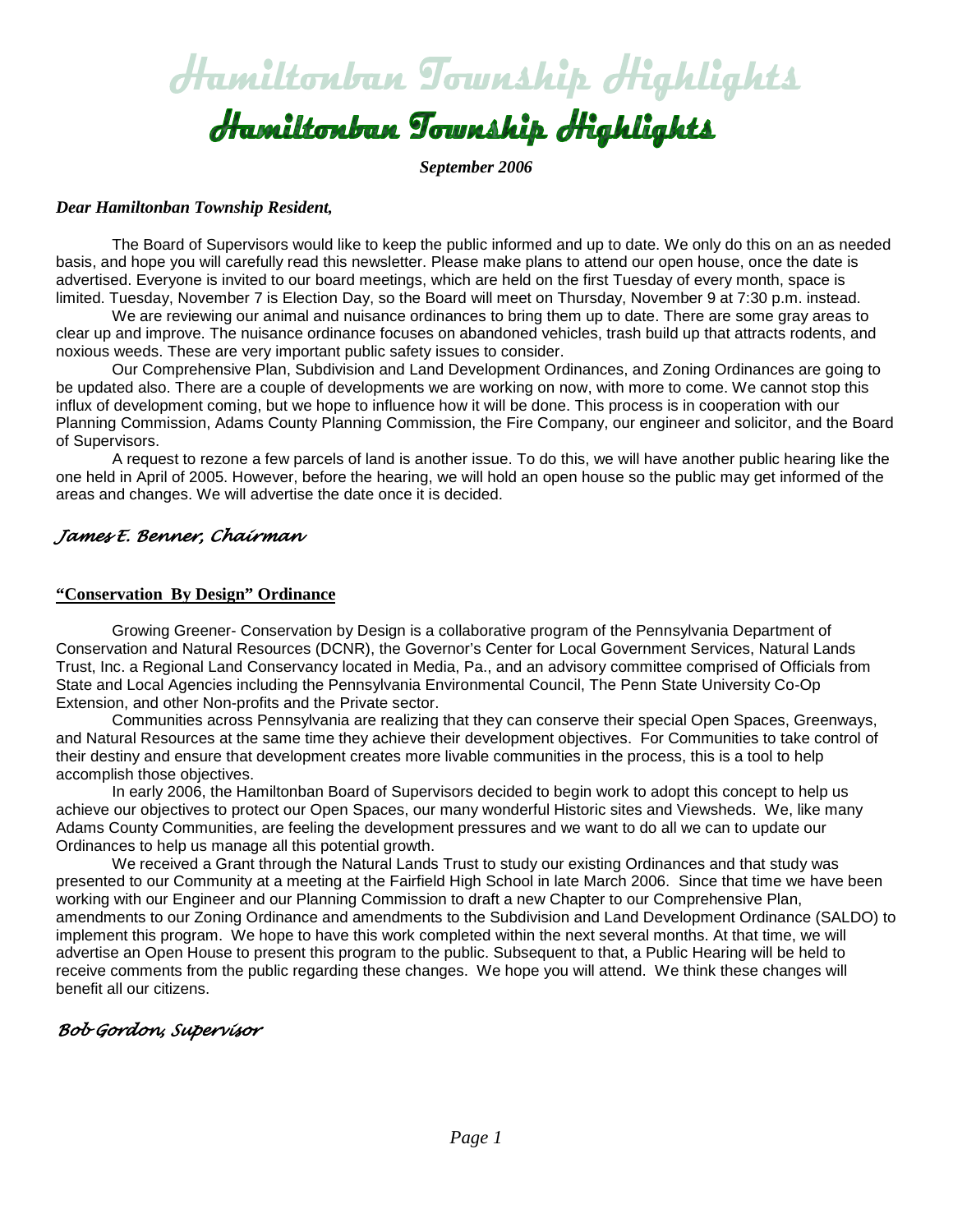#### *Hamiltonban Township Highlights Newsletter Page 2* **Municipal Facilities**

Hamiltonban Township has owned a maintenance facility on Bullfrog Road for many years now. That facility has been inadequate and in need of upgrades for quite a few years and does not have sufficient acreage for long-term future needs and expansion. As many of you already know, our municipal office building was a vacated doctor's office. As community interest in the "topics of the day" has increased, so has the attendance at the Board of Supervisors' meetings and Planning Commission meetings. The higher attendance at meetings is a welcomed sight and we encourage residents to attend but we are distressed to see that very often the numbers of persons attending cannot be comfortably seated in the meeting room. The overflow is forced into the hall and consequently they cannot hear the proceedings. Although the building would be functional for another type of business, we have outgrown the space. The acreage on which the building is located is minimal for the expansion of the building and the parking area. The cost of expansion of this older cinder block building far exceeds the ability to create a building that will see this township through the future growth of our community. It is our goal to build a complex that will serve the community for many, many years to come.

Through the cooperation and community minded spirit of a local business Hamiltonban Township has been able to tentatively negotiate a "trading of lands" for a new facility. The additional acreage agreed upon will allow us to build a new facility that will bring our operations together onto one site enabling us to build a facilities complex that will accommodate our needs into the foreseeable future. We will also have the opportunity to provide our residents with a community park adjacent to our offices and community center. The community room would be available for use by you for receptions, parties, meetings and other community–oriented activities. We are in the very early stages. The agreements have not yet been finalized and there will be a lot of work put forth in the planning and funding effort for such an undertaking. We are looking to our future and the future needs of our residents. The Hamiltonban Township Board of Supervisors asks for your support in this effort. During the upcoming months we will begin the process of grant submissions and also "kick-off" a Capital Campaign to help fund the project. We are urging and will accept donations from residents and business leaders alike. A Parks and Recreation Board will be established to serve in an advisory role to the Board of Supervisors towards the establishment of two community parks. The largest park will be located beside the new municipal office. The smaller of the two parks will be located on a small parcel of land owned by the township in the development area known as the "BB Section" off Iron Springs Road. Anyone interested on serving on the parks board is asked to call the township office at 642-8509 to submit your name. Again, we will need your help and your vision. Once a conceptual design is prepared it will be displayed at the township office. We will do our best to notify the public on its arrival. The Board members are looking forward to beginning this process in partnership with our community.

# *Coleen Reamer, Supervisor*

### **Roads and Sewer Plant**

In the last nine years the Township has completely resurfaced and rebuilt 75% of all Township roads, the remaining 25% will be done in the next three years. The 2006 road project will include ¾ mile of Zoo Road and .3 mile of the lower Cold Springs Road Gettysburg side. Developers are coming to the Township and the Township is negotiating with them for financial help on any roads directly involved with traffic increases from their developments.

The Road Crew has mowed roads monthly since Spring and will be mowing one last time around the beginning of October.

Most Hamiltonban Township residents are aware of the severe damage on Cold Springs Road and the mudslide on Mount Hope Road that occurred during the June 26-27 rainstorms. The Township has been very active in seeking Federal Emergency Management Agency (FEMA) funding. In the Township's first meeting with FEMA, we were promised funding to restore roads to pre-storm conditions. The Township had several meetings with FEMA personnel, filed the necessary forms, and measured road surfaces for repair. The Township received two professional estimates (\$400,000 - \$580,815) to repair the damage. Unfortunately, FEMA awarded only \$87,000 to offset the cost of repair, much less than hoped for. Therefore, the Township will stabilize and rebuild the base on the damaged sections of Cold Springs Road, for winter travel, and complete the re-surface in the Spring of 2007.

#### **Winter News :**

Supplies and equipment are ready for Winter. The Township purchased a new 2007 F350 4X4 Super Duty Ford Truck. The Truck is equipped with 9-foot angle plow and anti-skid insert application spreader.

#### **Sewer Plant News:**

The Township has recently installed new aerators, pumps and a new lagoon liner to keep the Orrtanna Treatment Plant running at capacity.

# *J. Edward Deardorff, Roadmaster Supervisor*